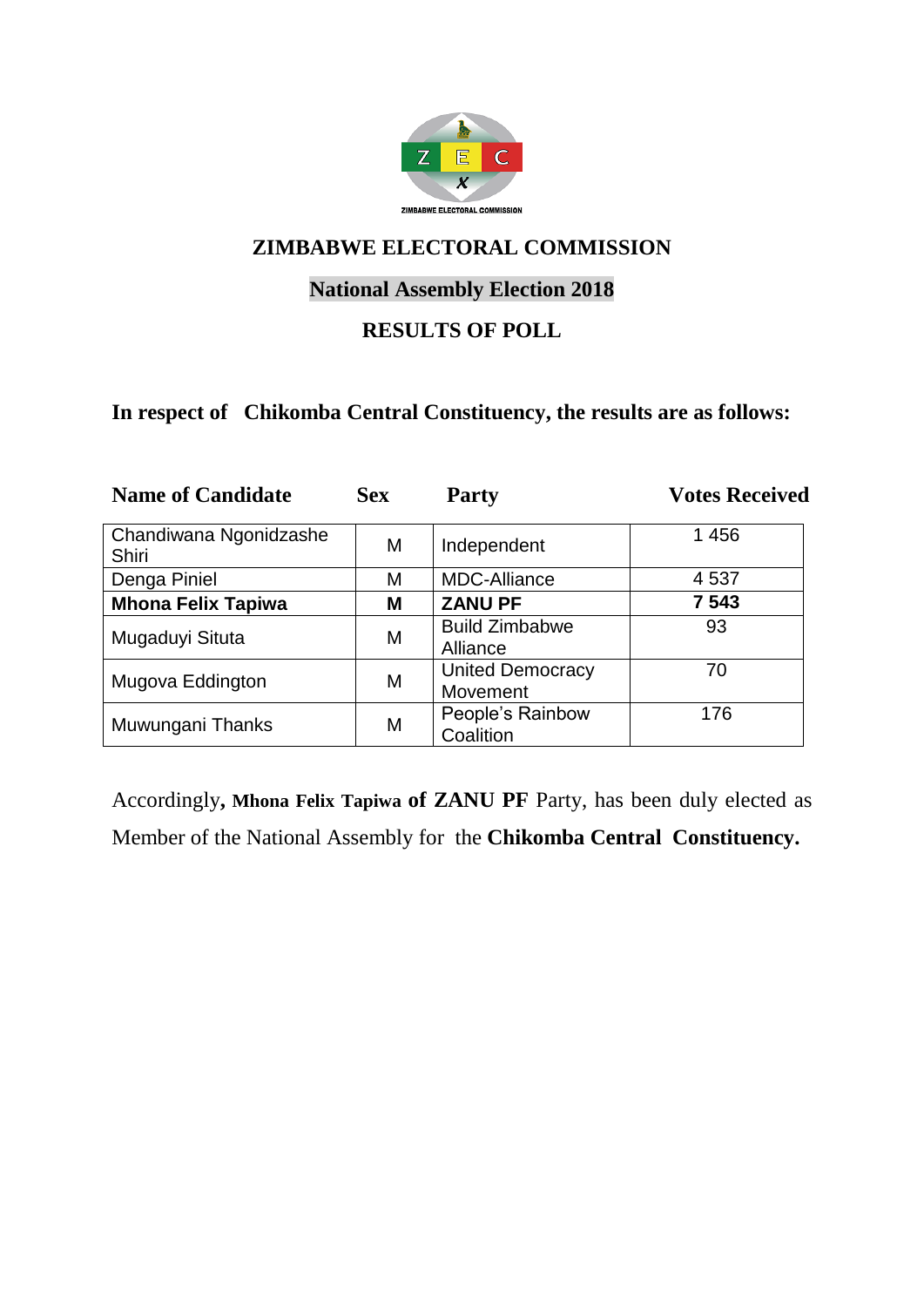

# **National Assembly Election 2018**

#### **RESULTS OF POLL**

#### **In respect of Chikomba East Constituency, the results are as follows:**

| <b>Name of Candidate</b> | <b>Sex</b> | <b>Party</b>                           | <b>Votes Received</b> |
|--------------------------|------------|----------------------------------------|-----------------------|
| <b>Chivige Rapheal</b>   | M          | People's Rainbow<br>Coalition          | 344                   |
| Dahwa Lawrence Enock     | Μ          | <b>MDC-Alliance</b>                    | 3 5 9 5               |
| Kanhutu Irene Nzenza     | F          | <b>ZANU PF</b>                         | 7972                  |
|                          |            | Zimbabwe African                       | 60                    |
| Katsenga Derek           | Μ          | People's Union                         |                       |
| Tangazu Debra            | F          | Zimbabwe Partnership<br>for Prosperity | 104                   |

Accordingly**, Kanhutu Irene Nzenza** of **ZANU PF** Party, is hereby duly elected as Member of the National Assembly for **Chikomba East Constituency.**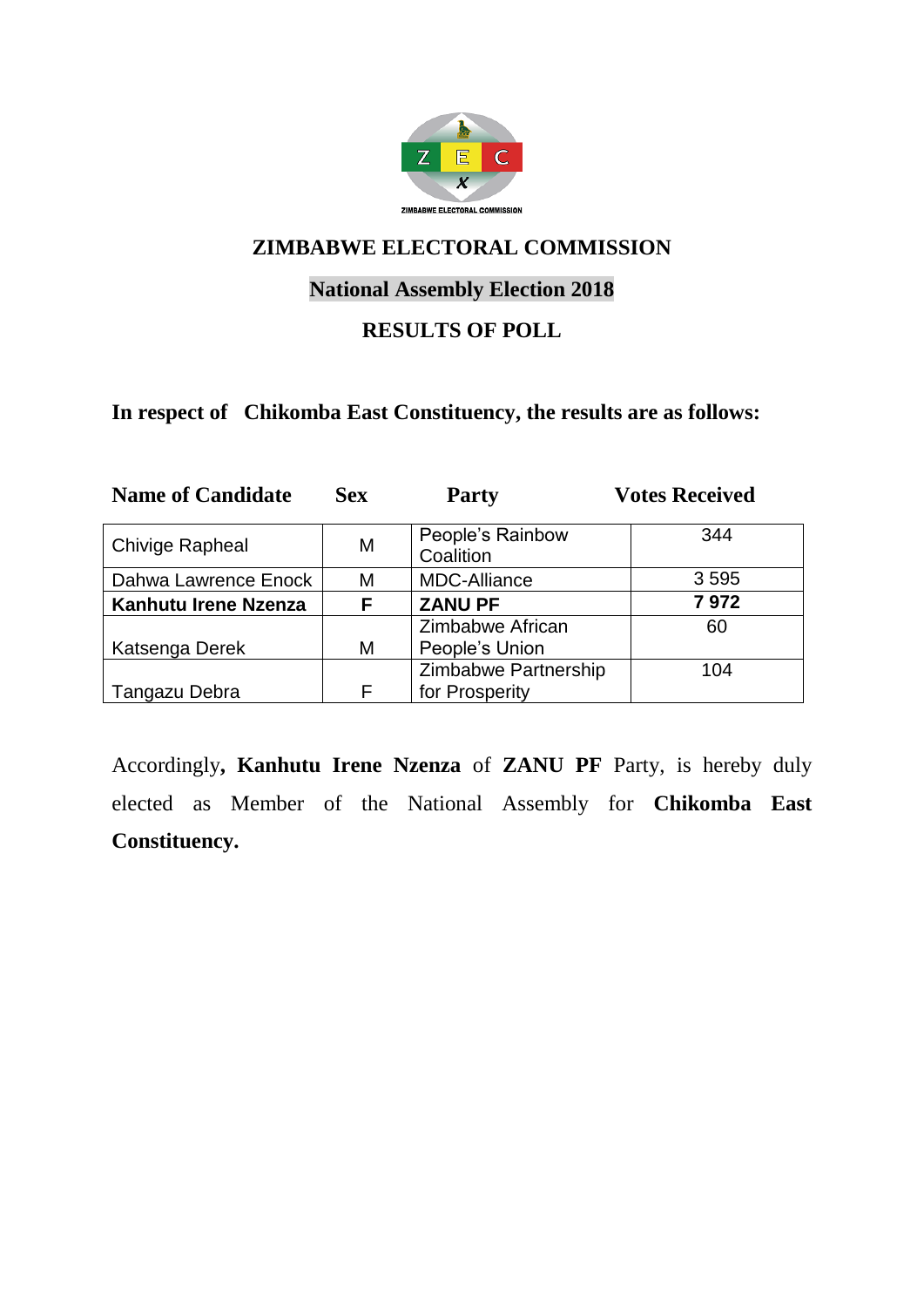

# **National Assembly Election 2018**

#### **RESULTS OF POLL**

#### **In respect of Chikomba West Constituency, the results are as follows:**

| <b>Name of Candidate</b> | <b>Sex</b> | <b>Party</b>             | <b>Votes Received</b> |
|--------------------------|------------|--------------------------|-----------------------|
| Madhuveko Jeremia        | Μ          | MDC-T                    | 1661                  |
|                          |            | People's Rainbow         | 325                   |
| Madyangove Chrispen      | М          | Coalition                |                       |
|                          |            | Zimbabwe Partnership for | 309                   |
| Magawa Anderson          | М          | Prosperity               |                       |
| <b>Mangwiro John</b>     |            |                          | 17079                 |
| Chamunorwa               | M          | <b>ZANU PF</b>           |                       |
| Mutodza Antony           | М          | <b>MDC-AllianceParty</b> | 5 5 7 5               |

Accordingly**, Mangwiro John Chamunorwa of ZANU PF** Party, has been duly elected as Member of the National Assembly for **Chikomba West Constituency.**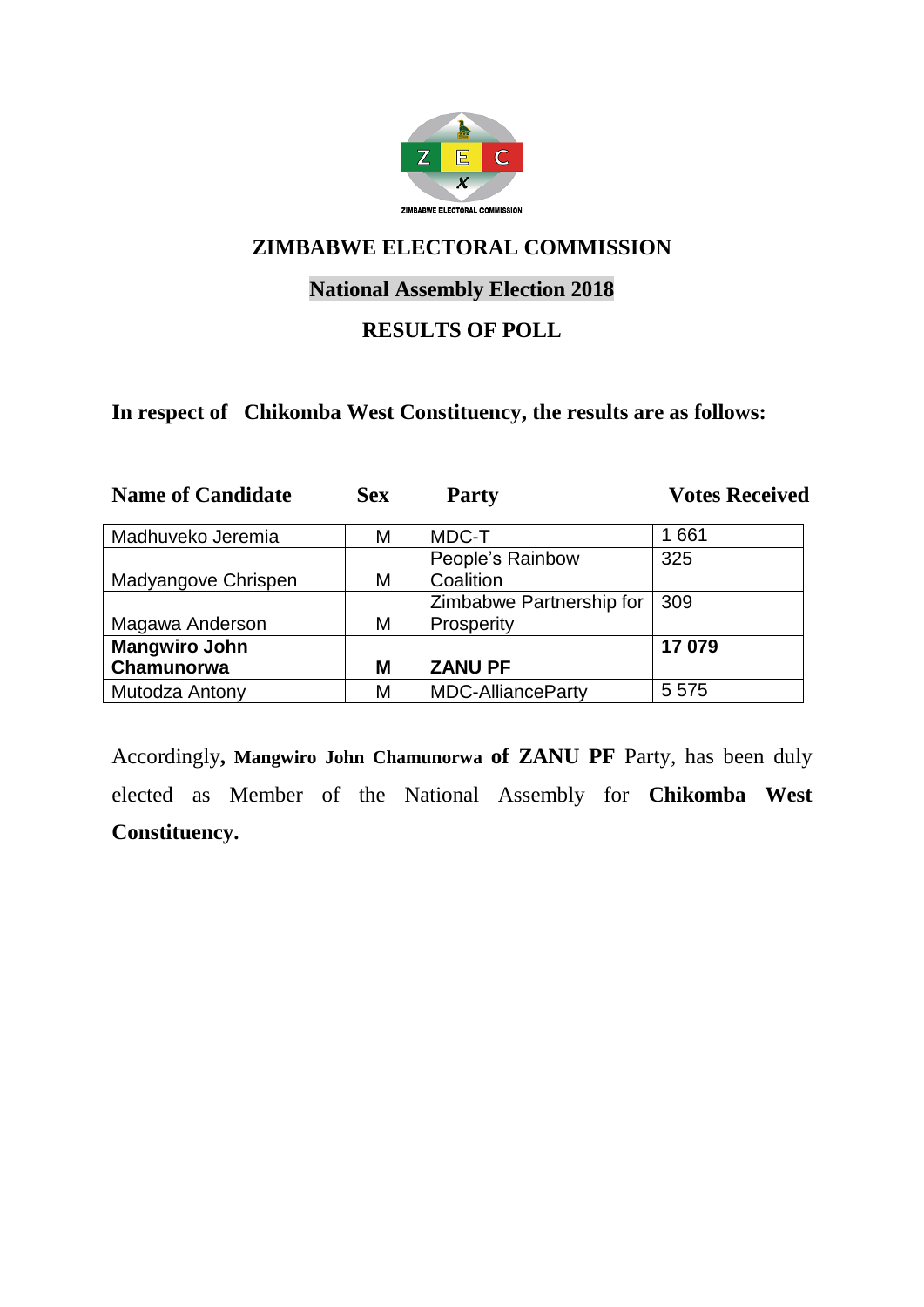

# **National Assembly Election 2018**

#### **RESULTS OF POLL**

#### **In respect of Goromonzi North Constituency, the results are as follows:**

| <b>Name of Candidate</b> | <b>Sex</b> | <b>Party</b>             | <b>Votes Received</b> |
|--------------------------|------------|--------------------------|-----------------------|
| <b>Byute Ozias</b>       | М          | <b>ZANU PF</b>           | 17 277                |
|                          |            | People's Rainbow         | 289                   |
| Mapira Bindu Allan       | M          | Coalition                |                       |
|                          |            | Zimbabwe Partnership for | 127                   |
| Muriyengwe Brian         | M          | Prosperity               |                       |
| Samanyanga               |            |                          | 1 2 3 7               |
| George                   | M          | MDC-T                    |                       |
| Sauka Ellard             | М          | MDC-Alliance.            | 5 3 6 2               |

Accordingly**, Bvute Ozias of ZANU PF** Party, has been duly elected as Member of the National Assembly for **Goromonzi North Constituency.**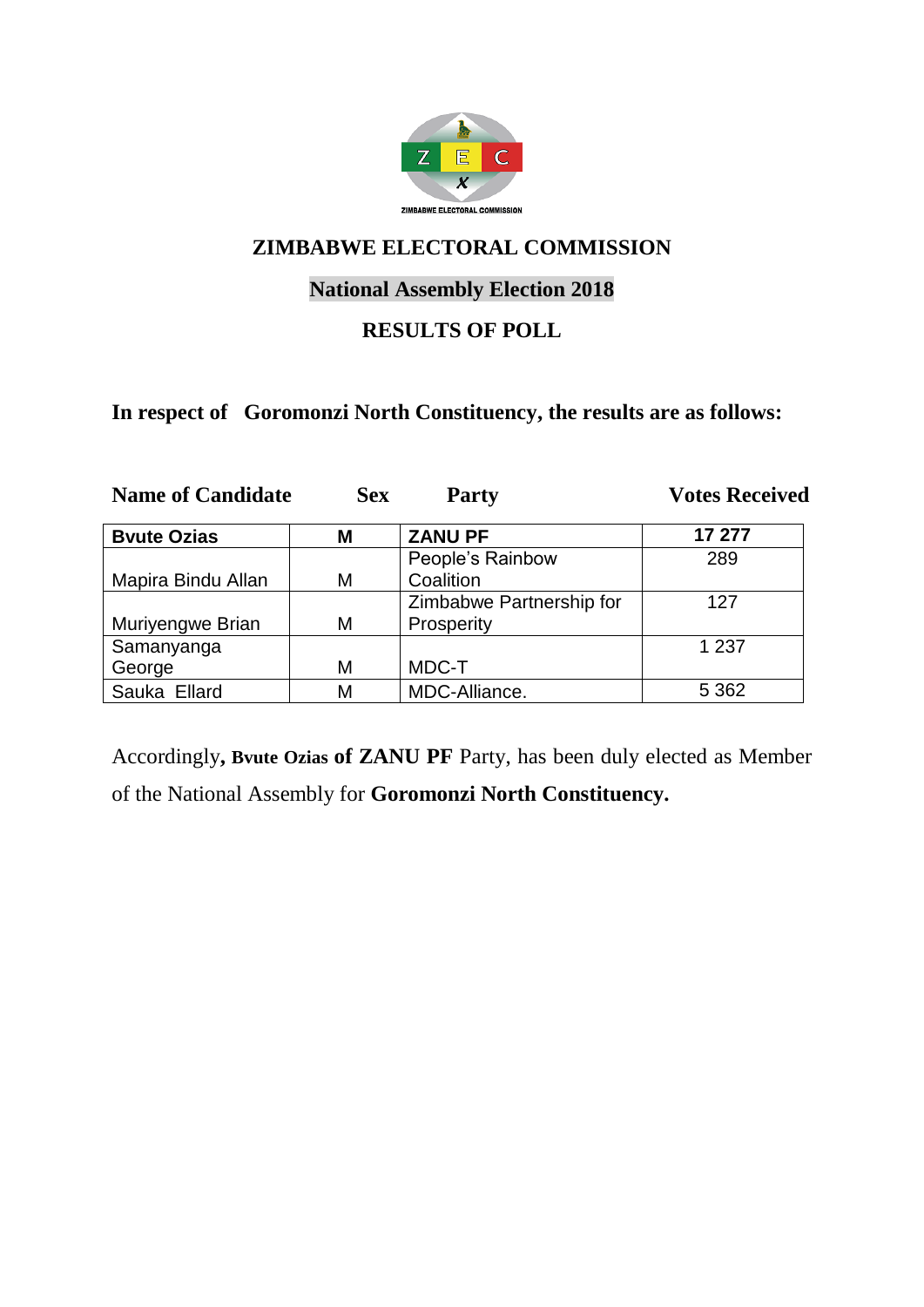

# **National Assembly Election 2018**

#### **RESULTS OF POLL**

# **In respect of Goromonzi South Constituency, the results are as follows:**

| <b>Name of Candidate</b>     | <b>Sex</b> | Party                                      | <b>Votes Received</b> |
|------------------------------|------------|--------------------------------------------|-----------------------|
| <b>Chauke Grace</b>          | F          | MDC-T                                      | 2443                  |
| <b>Chikudo Rueben</b>        | M          | <b>MDC-Alliance</b>                        | 32 4 23               |
| <b>Chimunhu Albert</b>       | M          | Zimbabwe Labour Party                      | 277                   |
| Chiridza Clive               | M          | Independent.                               | 289                   |
| Chiwashira Licious           | M          | <b>United African National</b><br>Council. | 118                   |
| Chiyangwa Shelton            | M          | Zimbabwe Partnership<br>for Prosperity     | 190                   |
| <b>Gwanzura Oswell Ndumo</b> | M          | Independent.                               | 4735                  |
| Kagonye Petronella           | F          | <b>ZANU PF</b>                             | 18821                 |
| Makoni Dominic Mufudzi       | M          | Independent.                               | 294                   |
| Makore Eugene                | M          | Independent.                               | 224                   |
| Mangate Hazel                | F          | <b>NCA</b>                                 | 127                   |
| Mugariwa Jullean             | F          | People's Rainbow<br>Coalition              | 176                   |
| <b>Muwodzeri Thomas</b>      | M          | Independent.                               | 1257                  |
| Vengai Ephraim               | F          | Independent                                | 77                    |
| Chikudo Rueben               | M          | <b>MDC-Alliance</b>                        |                       |

Accordingly**, Chikudo Rueben of MDC-Alliance Party,** is hereby declared duly elected Member of the National Assembly for **Goromonzi South Constituency.**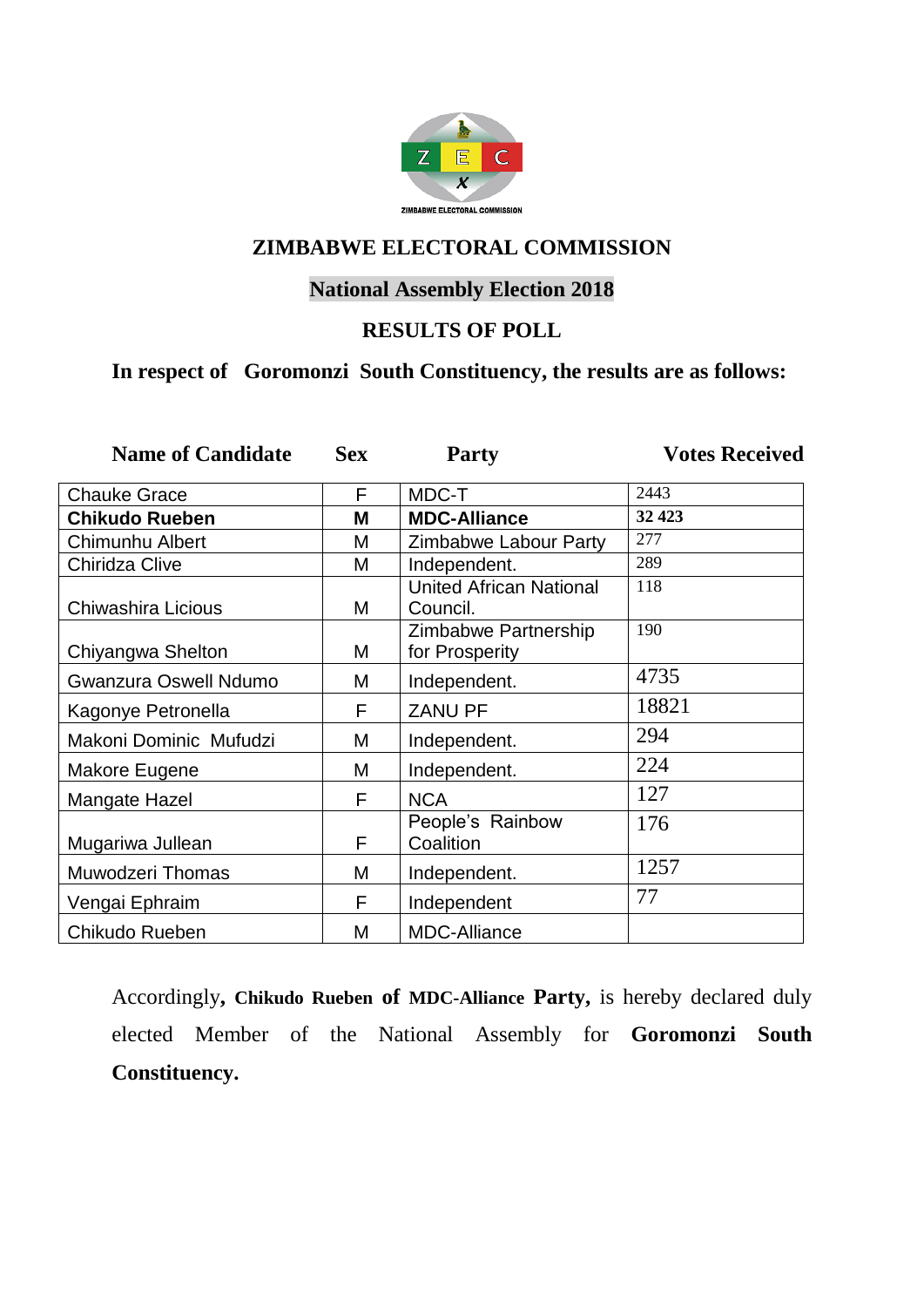

# **National Assembly Election 2018**

#### **RESULTS OF POLL**

#### **In respect of Goromonzi West Constituency, the results are as follows:**

| <b>Name of Candidate</b> | <b>Sex</b>  | <b>Party</b>                    | <b>Votes Received</b> |
|--------------------------|-------------|---------------------------------|-----------------------|
| Karimatsenga             |             |                                 |                       |
| Nyamupinga Biata         |             |                                 | 2 9 0 9               |
| <b>Beatrice</b>          | $\mathbf F$ | Independent                     |                       |
|                          |             | People's Rainbow Coalition      | 425                   |
| <b>Machokoto Cryton</b>  | M           | Party.                          |                       |
| <b>Mutodi Energy</b>     | M           | <b>ZANUPF</b>                   | 12 3 84               |
| Muzonikwa Ndanga         |             |                                 |                       |
| Ronald Paidamoyo         | M           | United African National Council | 122                   |
| Nhamburo Taurai Clifford | M           | <b>MDC-Alliance Party</b>       | 10 274                |
| Tamborinyoka Luke        |             |                                 |                       |
| <b>Batsirai</b>          | M           | <b>MDC-Alliance Party</b>       | 6 6 9 1               |
| <b>Tizora Lewis</b>      | М           | <b>Coalition Democrats</b>      | 99                    |

Accordingly**, Mutodi Energy** of **ZANU PF** Party, has been duly elected as Member of the National Assembly for **Goromonzi West Constituency.**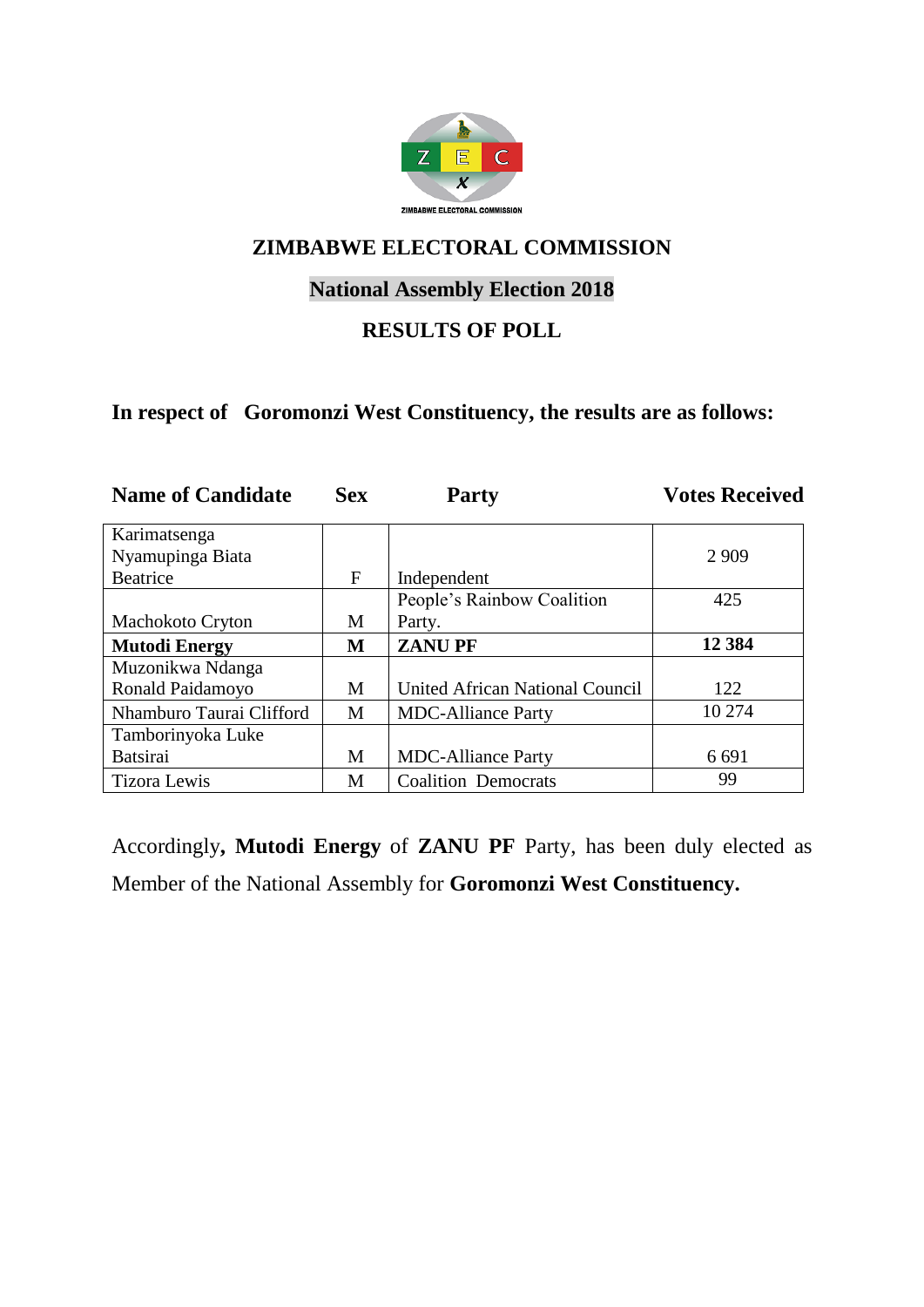

# **National Assembly Election 2018**

#### **RESULTS OF POLL**

#### **In respect of Marondera Central Constituency, the results are as follows:**

| <b>Name of Candidate</b> | <b>Sex</b>   | <b>Party</b>                         | <b>Votes Received</b> |
|--------------------------|--------------|--------------------------------------|-----------------------|
| Chasesa Fred             | M            | People's Rainbow Coalition.          | 288                   |
| Kundiona Cleopas         | М            | <b>ZANUPF</b>                        | 8386                  |
| Makayi Onias             | M            | Zimbabwe Partnership for Prosperity. | 71                    |
| Makaza Solomon           | M            | <b>Freezim Congress</b>              | 34                    |
| <b>Makombe Francis</b>   | M            | MDC T                                | 840                   |
| <b>Matewu Caston</b>     | M            | <b>MDC-Alliance Party</b>            | 14604                 |
| Munuhwa Chipo Contilda   | $\mathbf{F}$ | Independent.                         | 189                   |
| Nyika Kingdom            | M            | Independent.                         | 57                    |

Accordingly**, Matewu Caston** of **MDC Alliance** Party, has been duly elected as Member of the National Assembly for **Marondera Central Constituency.**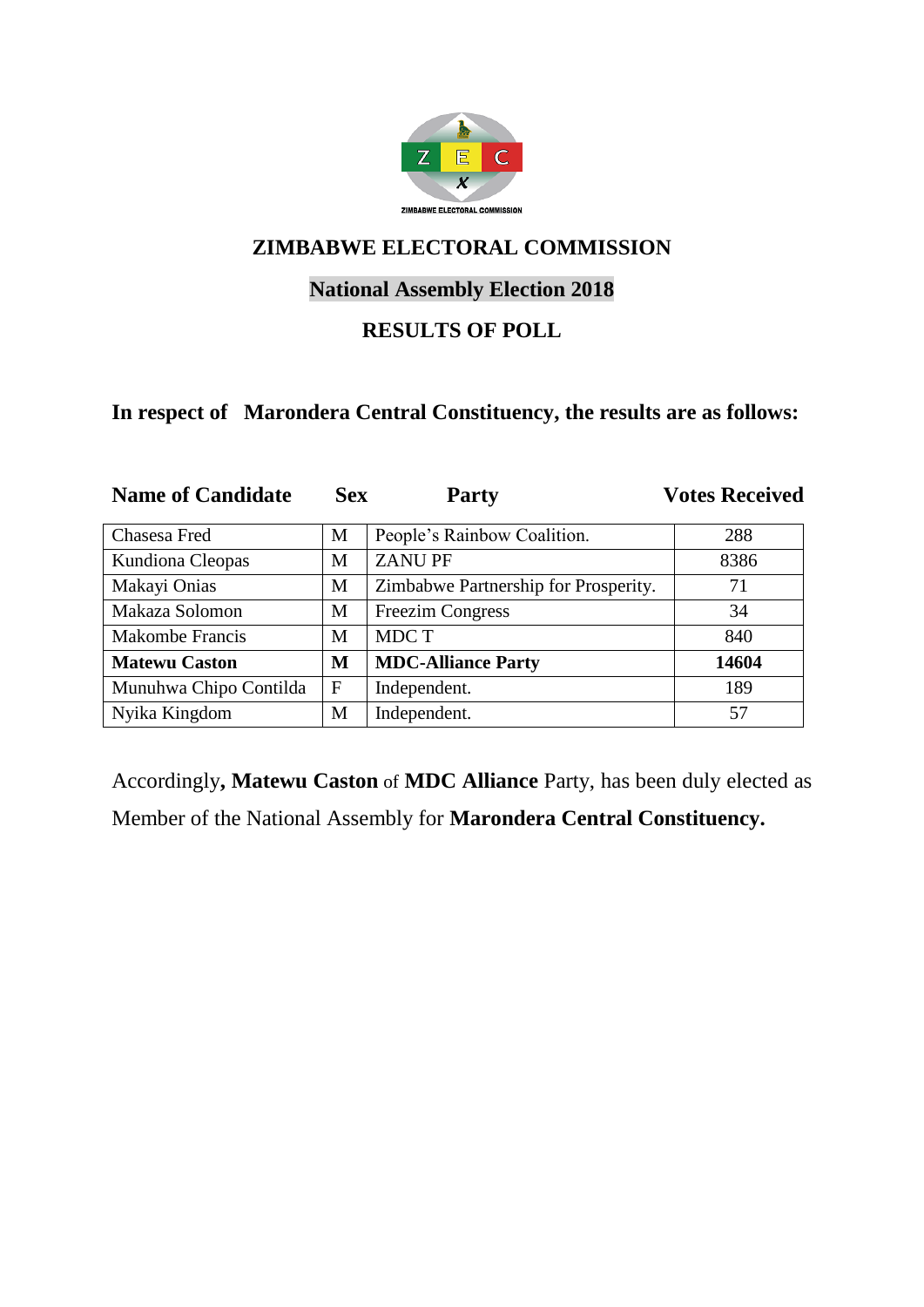

# **National Assembly Election 2018**

# **RESULTS OF POLL**

#### **In respect of Marondera East Constituency, the results are as follows:**

| <b>Name of Candidate</b> | <b>Sex</b> | <b>Party</b>        | <b>Votes Received</b> |
|--------------------------|------------|---------------------|-----------------------|
| Chakaingesu              |            |                     | 4 604                 |
| Musekiwa                 | М          | MDC-Alliance        |                       |
| <b>Chidakwa Patrick</b>  | M          | <b>ZANUPF</b>       | 18 3 65               |
|                          |            | Zimbabwe            | 187                   |
| <b>Mandaza Moses</b>     | M          | <b>Labour Party</b> |                       |

Accordingly**, Chidakwa Patrick** of **ZANU PF** Party, has been duly elected as Member of the National Assembly for **Marondera East Constituency.**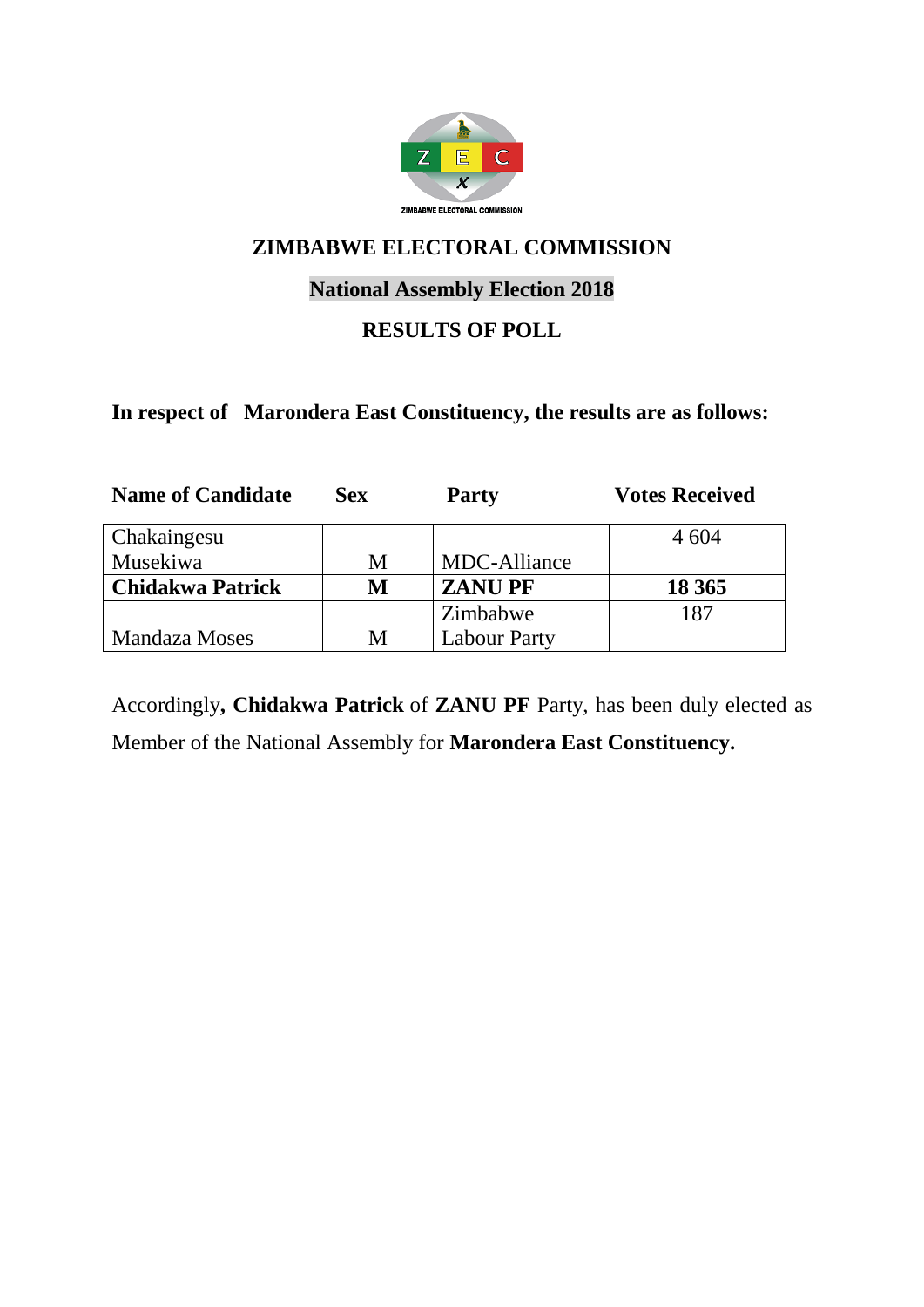

# **National Assembly Election 2018**

#### **RESULTS OF POLL**

#### **In respect of Marondera West Constituency, the results are as follows:**

| <b>Name of Candidate</b>        | <b>Sex</b>   | <b>Party</b>                        | <b>Votes Received</b> |
|---------------------------------|--------------|-------------------------------------|-----------------------|
| Kunaka Marceline                | $\mathbf{F}$ | Zimbabwe Partnership for Prosperity | 597                   |
| Maisvoreva Amon                 | M            | <b>MDC</b> Alliance                 | 5400                  |
| Mari Adam                       | M            | People's Rainbow Coalition          | 69                    |
| Mavunga Richard Godfrey         | M            | Independent                         | 559                   |
| Mdokwani Chivero Stanley        | M            | Independent                         | 90                    |
| Muchetwa Macdonald              | M            | MDC T                               | 368                   |
| Mukunyaidze Spiwe Elizabeth I F |              | <b>ZANUPF</b>                       | 7619                  |

Accordingly, **Mukunyaidze Spiwe Elizabeth I.** of **ZANU PF** Party candidate, is hereby declared duly elected Member of the National Assembly for Marondera West Constituency.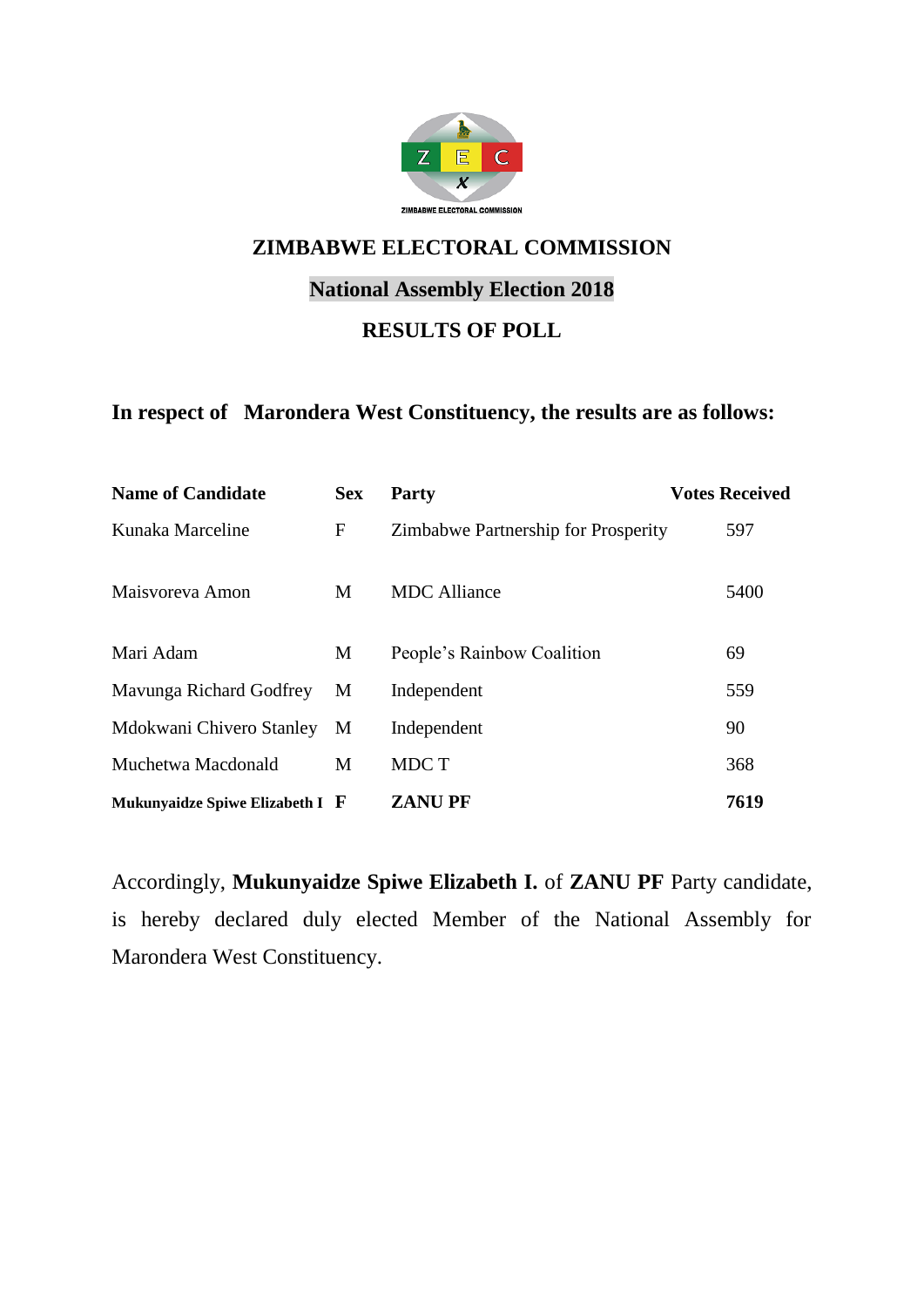

# **National Assembly Election 2018**

#### **RESULTS OF POLL**

#### **In respect of Murewa North Constituency, the results are as follows:**

| <b>Name of Candidate</b> | <b>Sex</b> | <b>Party</b>          | <b>Votes Received</b> |
|--------------------------|------------|-----------------------|-----------------------|
|                          |            | <b>Build Zimbabwe</b> | 544                   |
| <b>Chiroto Emmanuel</b>  | М          | Alliance              |                       |
| <b>Garwe Daniel</b>      | М          | <b>ZANU PF</b>        | 16781                 |
| <b>Muchenje Desire</b>   | М          | <b>NCA</b>            | 153                   |
| Mutize Golden            | М          | <b>MDC-Alliance</b>   | 4910                  |

Accordingly**, Garwe Daniel** of **ZANU PF** Party, is hereby declared duly elected Member of the National Assembly for **Murewa North Constituency.**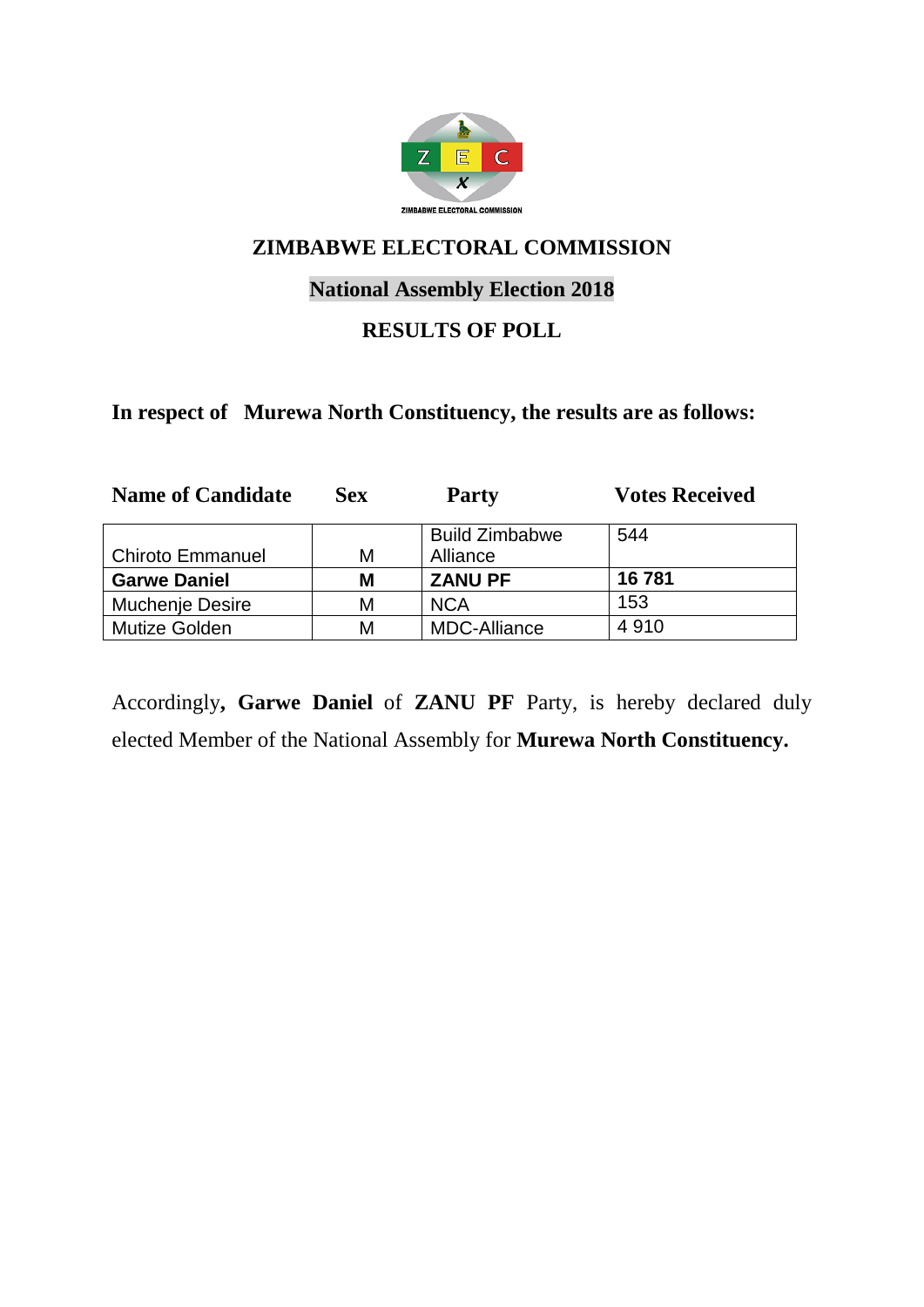

# **National Assembly Election 2018**

#### **RESULTS OF POLL**

#### **In respect of Murewa South Constituency, the results are as follows:**

| <b>Name of Candidate</b>    | <b>Sex</b> | <b>Party</b>               | <b>Votes Received</b> |
|-----------------------------|------------|----------------------------|-----------------------|
| Chawora Jeremy Jonathan     | M          | MDC-Alliance               | 1821                  |
| Chodewa Tukisai             | М          | <b>NCA</b>                 | 129                   |
| Mangondo Noah Takawota Joni | M          | Independent                | 10 653                |
| <b>Matiza Biggie Joel</b>   | M          | <b>ZANUPF</b>              | 10808                 |
| Mupanguri Musatye           | М          | <b>ZAPU</b>                | 81                    |
| Muparadzi Blessed           | M          | Peoples' Rainbow Coalition | 50                    |

Accordingly**, Matiza Biggie Joel of ZANU PF** Party, has been duly elected as Member of the National Assembly for **Murewa South Constituency.**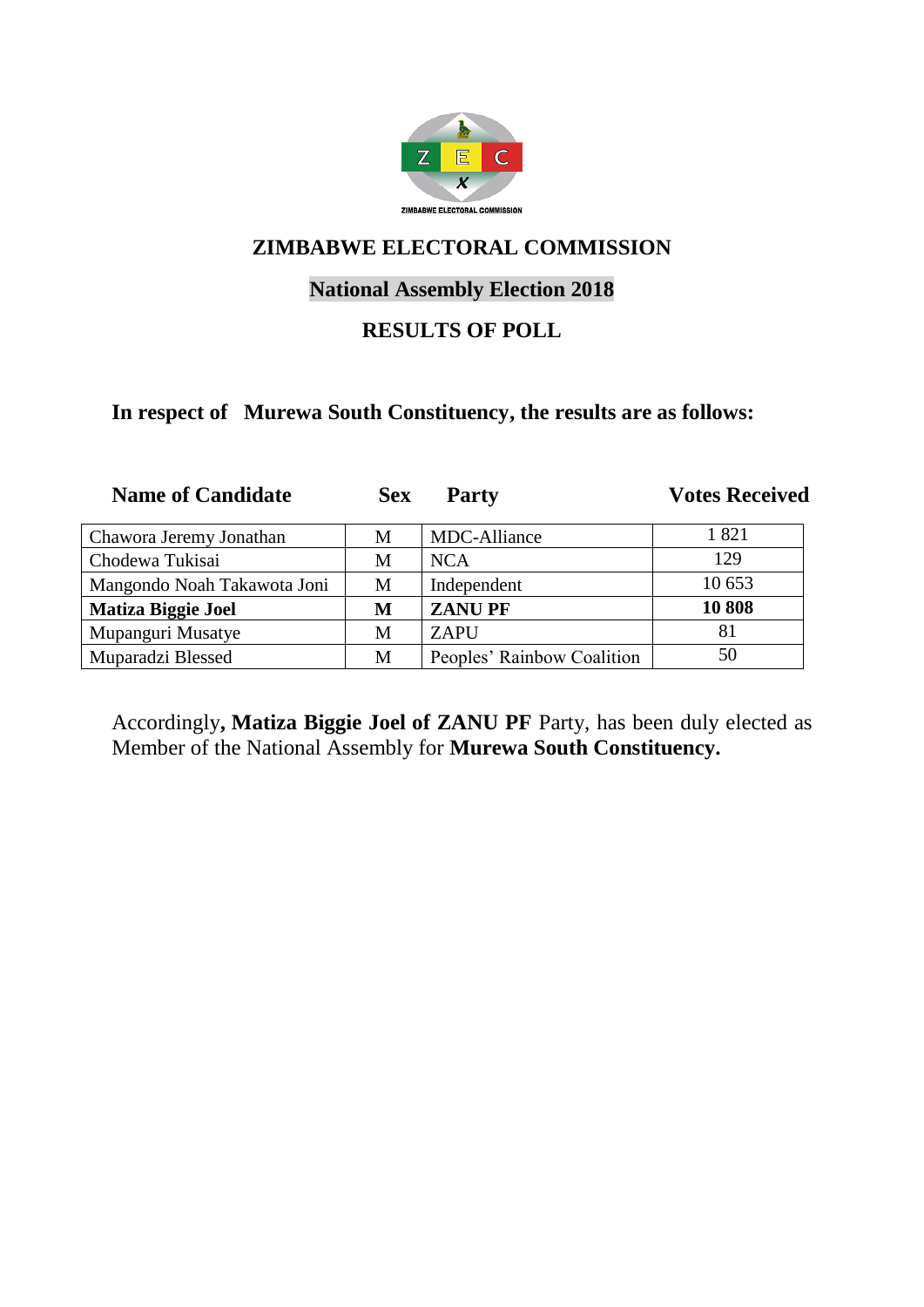

# **National Assembly Election 2018**

#### **RESULTS OF POLL**

#### **In respect of Murewa West Constituency, the results are as follows:**

| <b>Name of Candidate</b>   | <b>Sex</b> | <b>Party</b>                    | <b>Votes Received</b> |
|----------------------------|------------|---------------------------------|-----------------------|
| Chinhiwu Thompson          | M          | <b>NCA</b>                      | 313                   |
| Chirumiko Emanuel          | M          | MDC T                           | 2020                  |
| Jiji Tafirenyika Farai     | M          | Independent                     | 166                   |
| Magaso Peter               | M          | People's Rainbow Coalition      | 188                   |
| Mudzipuri Taurai           | M          | <b>FreeZim Congress</b>         | 91                    |
| Mukurazhizha Lesley Manika | M          | <b>MDC</b> Alliance             | 6216                  |
| Nezi Ward                  | M          | <b>Coalition of Democrats</b>   | 75                    |
| <b>Nhamburo Silence</b>    | М          | <b>National Patriotic Front</b> | 100                   |
| Sewera Jonah Nyikadzino    | M          | <b>ZANUPF</b>                   | 12 982                |
| Zamadura Solomon           | M          | Independent                     | 81                    |

Accordingly, **Sewera Jonah Nyikadzino** of **ZANU PF** Party, is hereby declared duly elected Member of the National Assembly for Murewa West Constituency.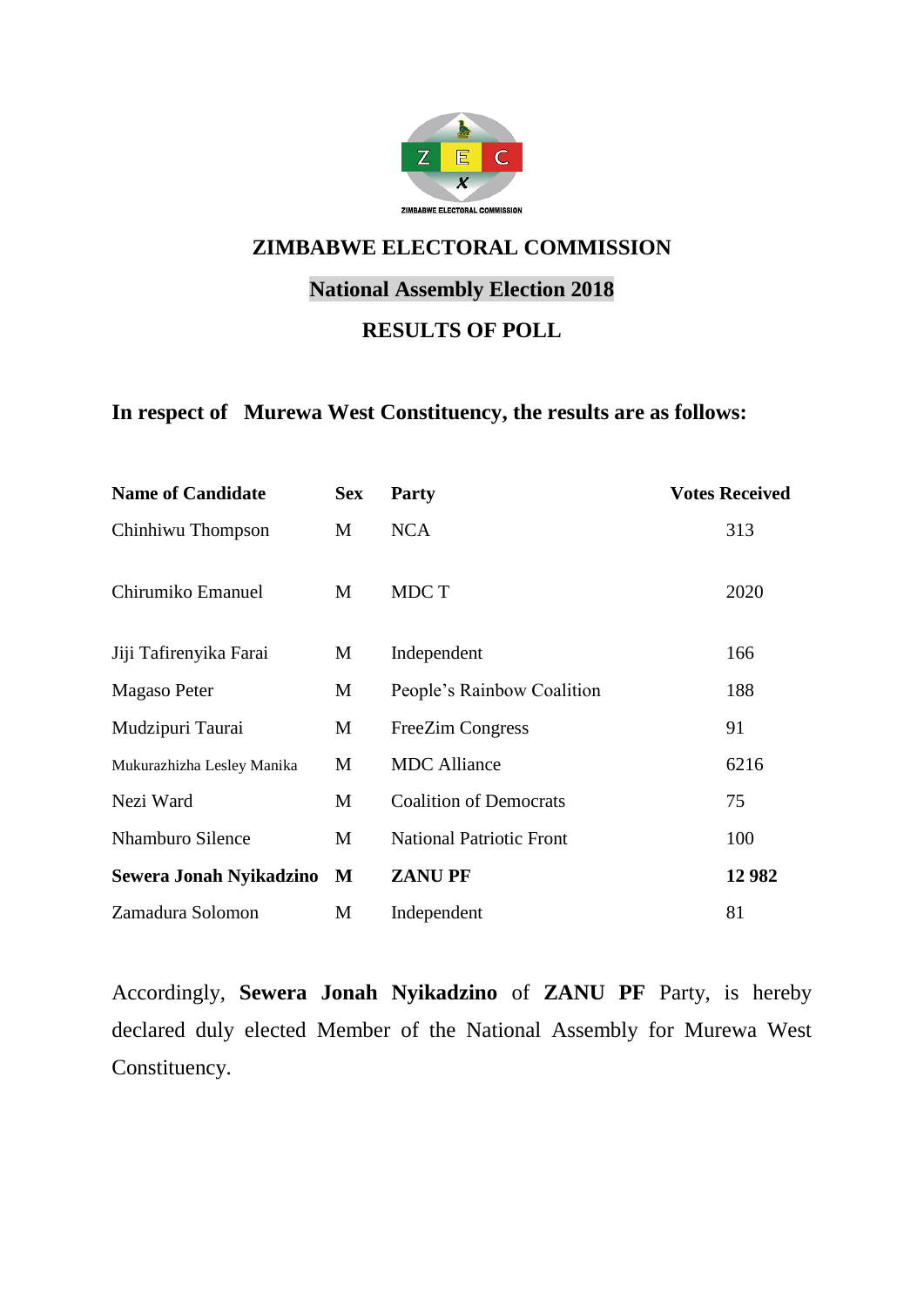

# **National Assembly Election 2018**

# **RESULTS OF POLL**

#### **In respect of Mutoko East Constituency, the results are as follows:**

| <b>Name of Candidate</b> | Sex | <b>Party</b>  | <b>Votes Received</b> |
|--------------------------|-----|---------------|-----------------------|
| <b>Musiyiwa Richard</b>  | M   | <b>ZANUPF</b> | 15 109                |
| Samakande Abel           | M   | MDC-Alliance  | 2 1 8 9               |

Accordingly**, Musiyiwa Richard** of **ZANU PF** Party, has been duly elected as Member of the National Assembly for **Mutoko East Constituency.**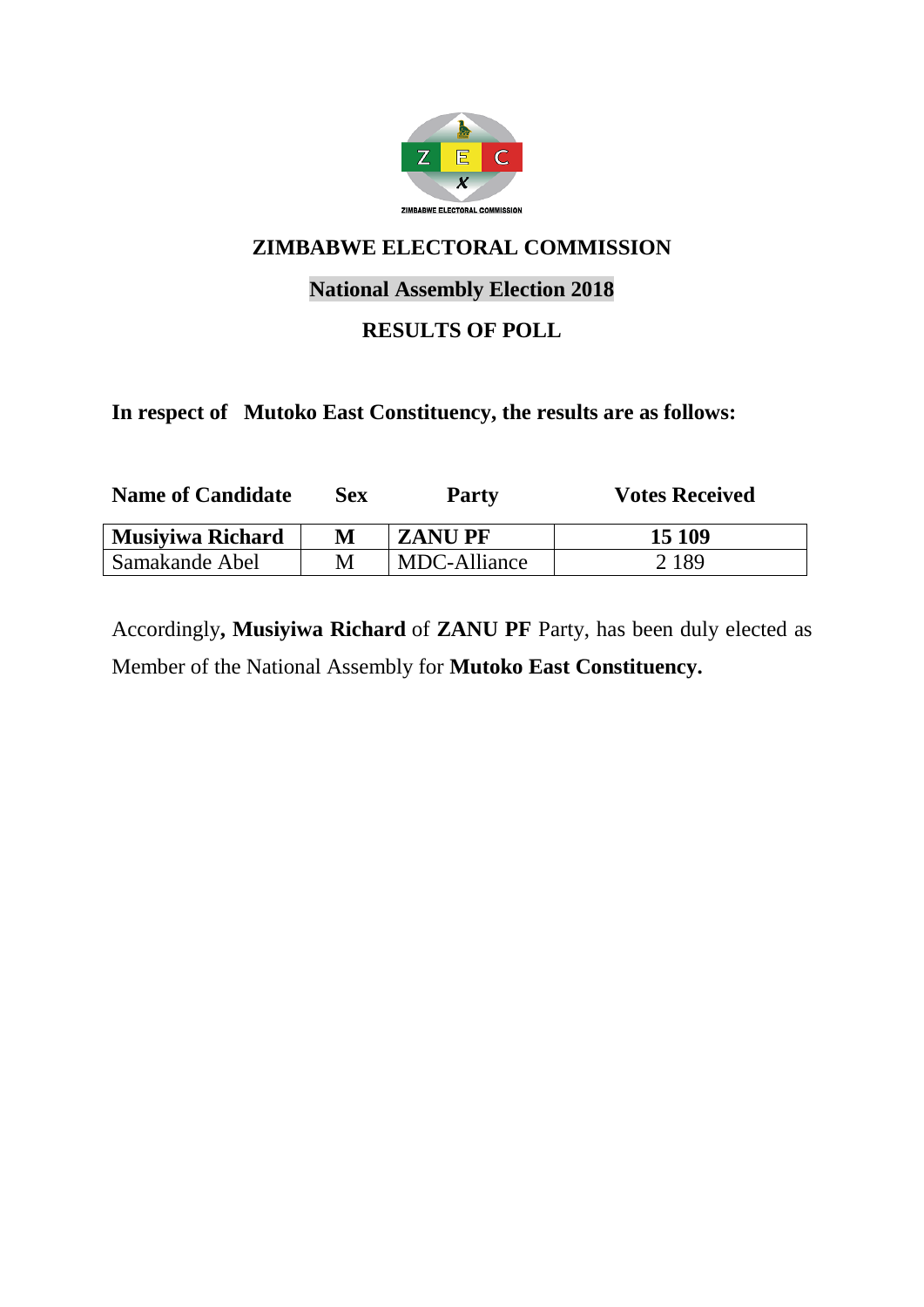

# **National Assembly Election 2018**

#### **RESULTS OF POLL**

#### **In respect of Mutoko North Constituency, the results are as follows:**

| <b>Name of Candidate</b> | Sex | <b>Party</b>      | <b>Votes Received</b> |
|--------------------------|-----|-------------------|-----------------------|
| <b>Chinomona Mabel</b>   |     |                   | 16 902                |
| <b>Memory</b>            |     | <b>ZANUPF</b>     |                       |
| Kativhu Shamh            | M   | Free Zim Congress | 262                   |
| Mushore Boniface         | M   | MDC-Alliance      | 3 1 5 1               |

Accordingly**, Chinomona Mabel Memory** of **ZANU PF** Party, is hereby declared duly elected Member of the National Assembly for **Mutoko North Constituency.**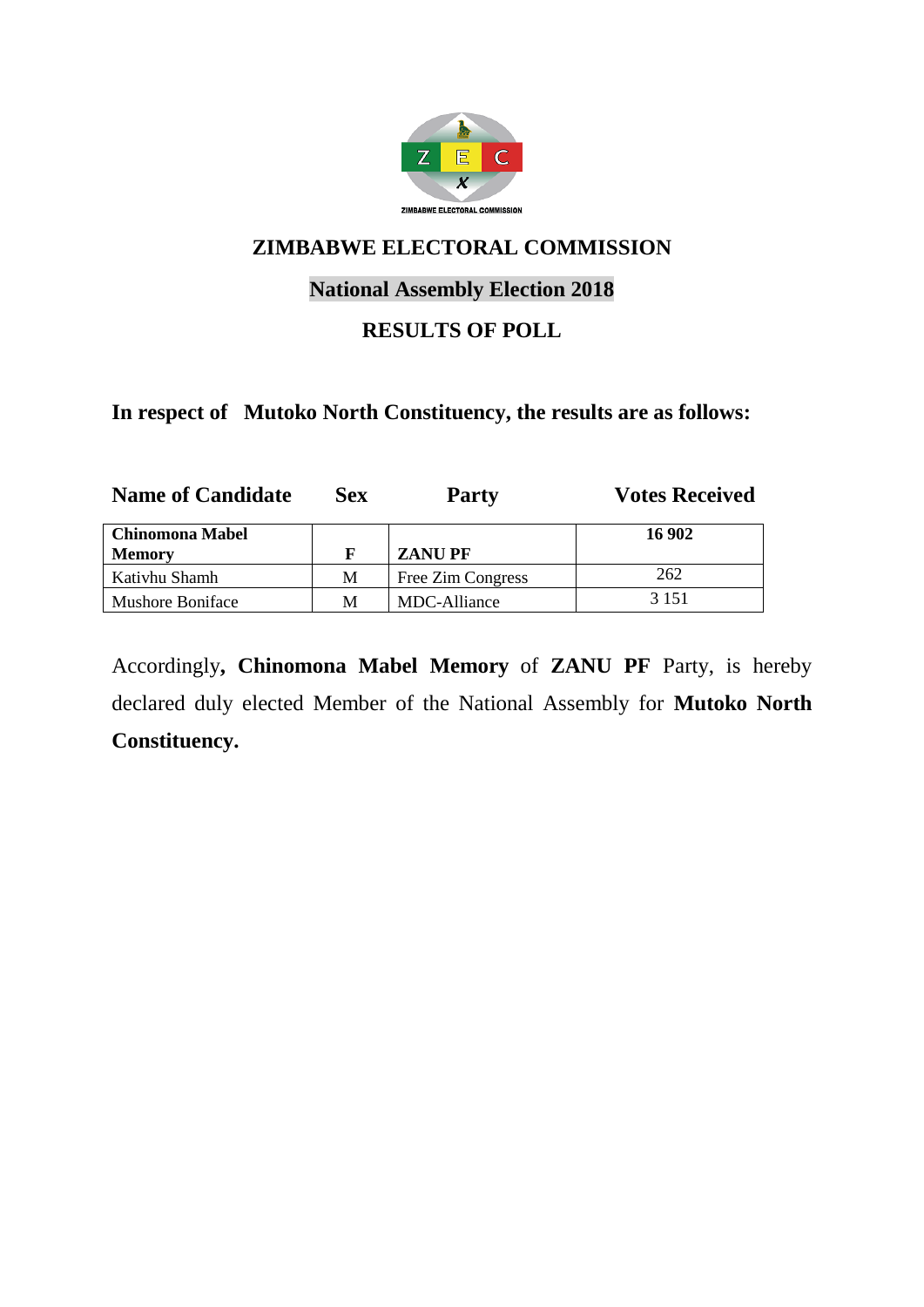

# **National Assembly Election 2018**

# **RESULTS OF POLL**

#### **In respect of Mutoko South Constituency, the results are as follows:**

| <b>Name of Candidate</b> | <b>Sex</b> | <b>Party</b>  | <b>Votes Received</b> |
|--------------------------|------------|---------------|-----------------------|
| Chifeva Rangarirai Joel  | M          | <b>NCA</b>    | 223                   |
| Mapengo Mapango          | М          | MDC-Alliance  | 2839                  |
| Mburundu Beaullah        | F          | MDC-T         | 265                   |
| Shumbamhini Hebert       | М          | <b>ZANUPF</b> | 20 28 3               |

Accordingly**, Shumbamhini Hebert of ZANU PF** Party, has been duly elected as Member of the National Assembly for **Mutoko South Constituency.**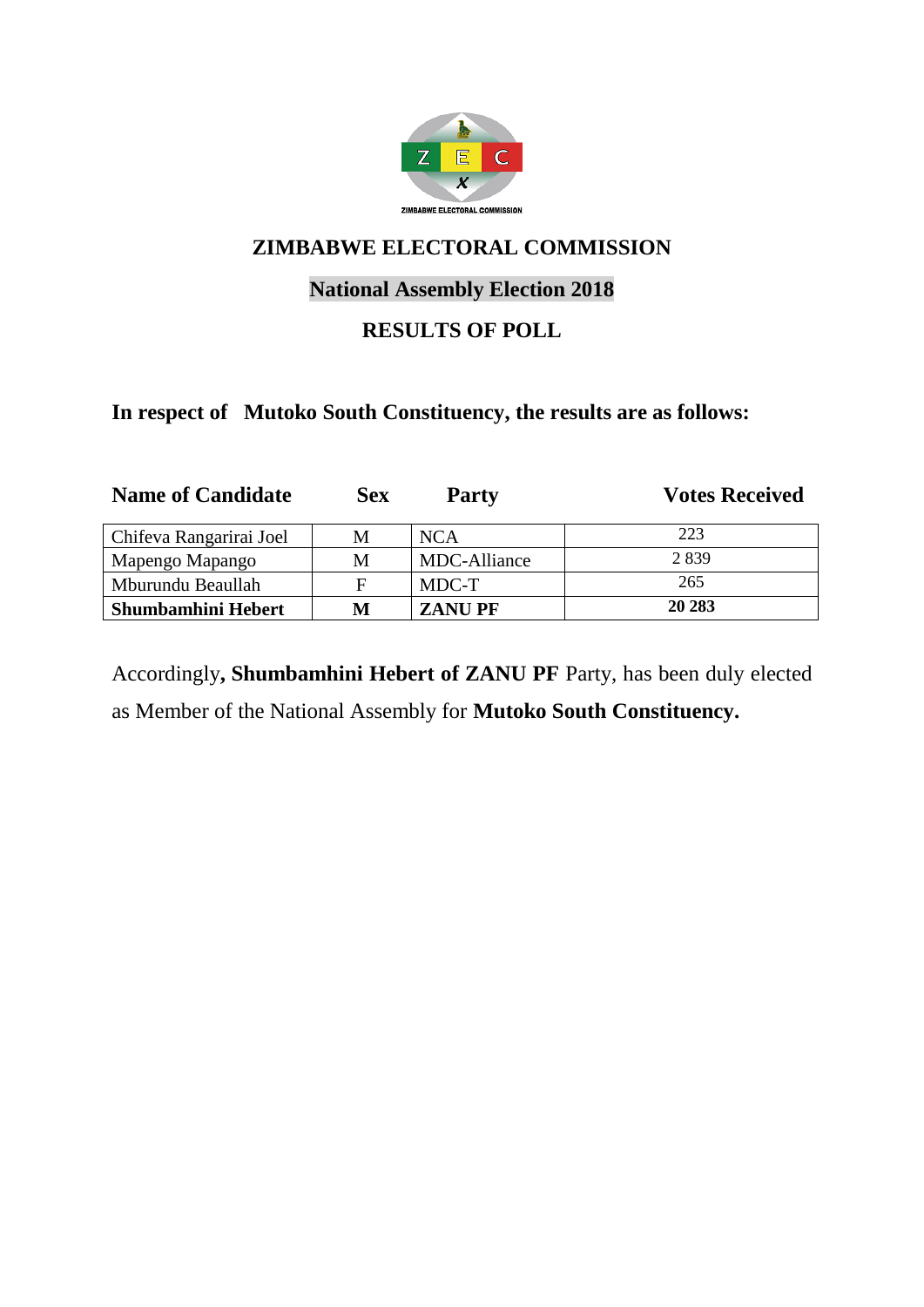

#### **National Assembly Election 2018**

## **RESULTS OF POLL**

**In respect of Mudzi West Constituency, the results are as follows:**

| <b>Name of Candidate</b> | <b>Sex</b> | Party         | <b>Votes Received</b> |
|--------------------------|------------|---------------|-----------------------|
| Mudyiwa Magna            |            | <b>ZANUPF</b> | 14 289                |
| Mutereko Gift            |            |               | 1 147                 |
| Danai                    | M          | MDC-Alliance  |                       |

Accordingly**, Mudyiwa Magna** of **ZANU PF** Party, has been duly elected as Member of the National Assembly for **Mudzi West Constituency.**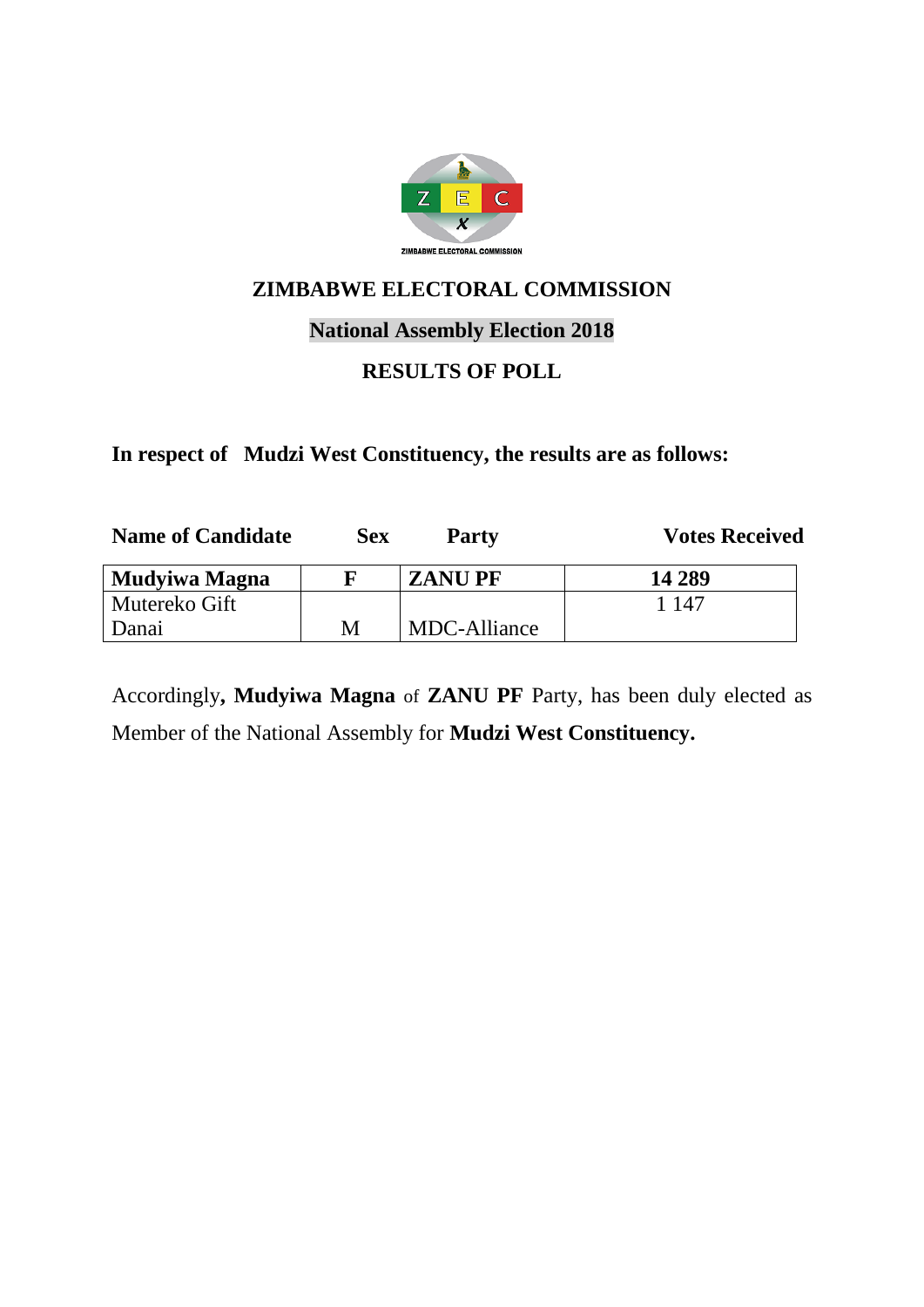

# **National Assembly Election 2018**

### **RESULTS OF POLL**

#### **In respect of Seke Constituency, the results are as follows:**

| <b>Name of Candidate</b> | <b>Sex</b> | Party                             | <b>Votes Received</b> |
|--------------------------|------------|-----------------------------------|-----------------------|
| Chikwanha Kudakwashe     |            |                                   | 578                   |
| Lawrence                 | Μ          | Independent.                      |                       |
|                          |            | <b>United African National</b>    | 729                   |
| Gandiwa Christopher      | М          | Council.                          |                       |
| Gava Leah Hazviperi      | F          | <b>Coalition of Democrats</b>     | 199                   |
| Gunguwo Rairo Chengetai  | F          | Independent.                      | 346                   |
|                          |            | Zimbabwe Partnership for          | 505                   |
| <b>Kaseke Charles</b>    | Μ          | Prosperity.                       |                       |
| Kashambe Munyaradzi      |            |                                   | 18 050                |
| <b>Tobias</b>            | M          | <b>ZANU PF</b>                    |                       |
| Kunaka Tawineyi          | М          | MDC-Alliance.                     | 16 369                |
| Mabika Silas             | М          | <b>NCA</b>                        | 189                   |
| <b>Marembo Almighty</b>  | Μ          | <b>People's Rainbow Coalition</b> | 291                   |

Accordingly**, Kashambe Munyaradzi Tobias of ZANU PF** Party, has been duly elected as Member of the National Assembly for **Seke Constituency.**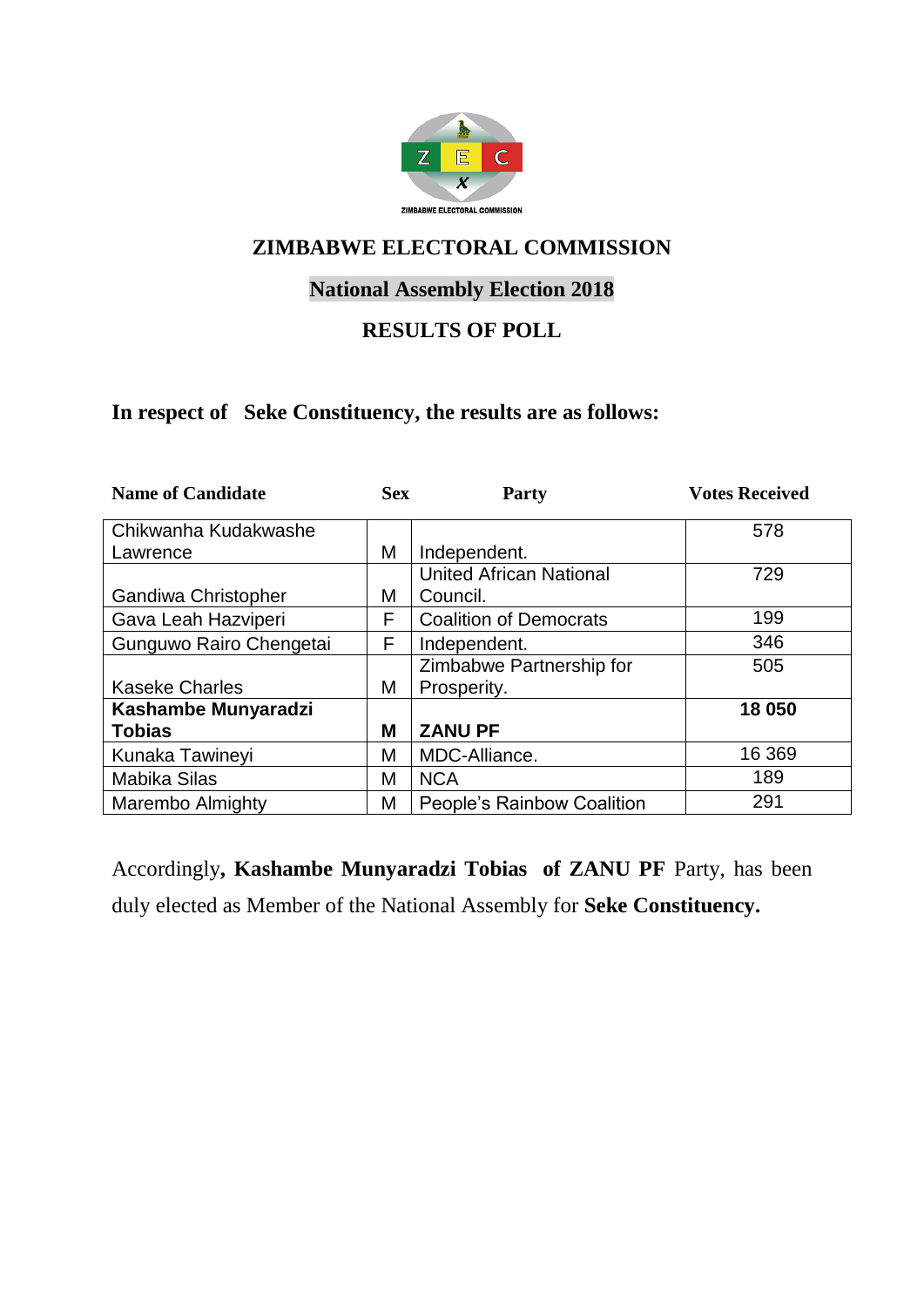

# **National Assembly Election 2018**

#### **RESULTS OF POLL**

#### **In respect of Maramba Pfungwe Constituency, the results are as follows:**

| <b>Name of Candidate</b> | <b>Sex</b> | <b>Party</b>                  | <b>Votes Received</b> |
|--------------------------|------------|-------------------------------|-----------------------|
| Chakwiza Admire          | M          | MDC-Alliance                  | 929                   |
| <b>Karumazondo</b>       | M          | <b>ZANUPF</b>                 | 24 3 17               |
| <b>Makuwi Tichawona</b>  |            |                               |                       |
| Makope Tonderai          | M          | <b>Coalition of Democrats</b> | 75                    |
| Sandi Wellington.        | M          | People's Rainbow Coalition    | 83                    |

Accordingly**, Karumazondo Makuwi Tichawona** of **ZANU PF** Party, has been duly elected as Member of the National Assembly for **Maramba Pfungwe Constituency.**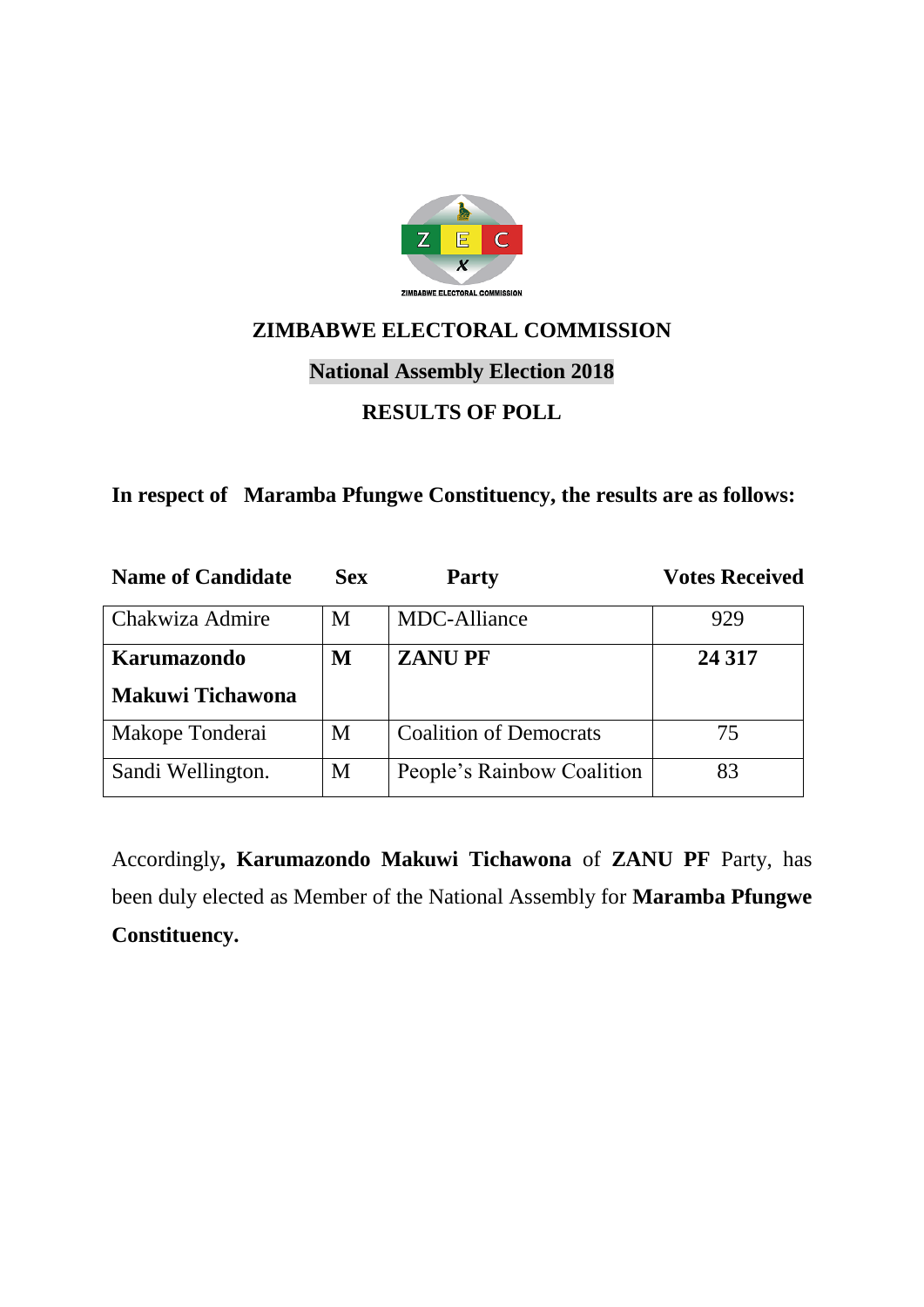

# **National Assembly Election 2018**

## **RESULTS OF POLL**

#### **In respect of Wedza North Constituency, the results are as follows:**

| <b>Name of Candidate</b> |   | <b>Sex</b><br><b>Party</b>        | <b>Votes Received</b> |
|--------------------------|---|-----------------------------------|-----------------------|
|                          |   | Forces of Liberation Organization | 303                   |
| Dzinemunhenzva Egypt     | M | of African National               |                       |
| Makara Tichaona          | M | <b>MDC-Alliance Party</b>         | 3 1 8 7               |
| Musabayana David         | M | <b>ZANUPF</b>                     | 13785                 |

Accordingly**, Musabayana David of ZANU PF** Party, has been duly elected as Member of the National Assembly for **Wedza North Constituency.**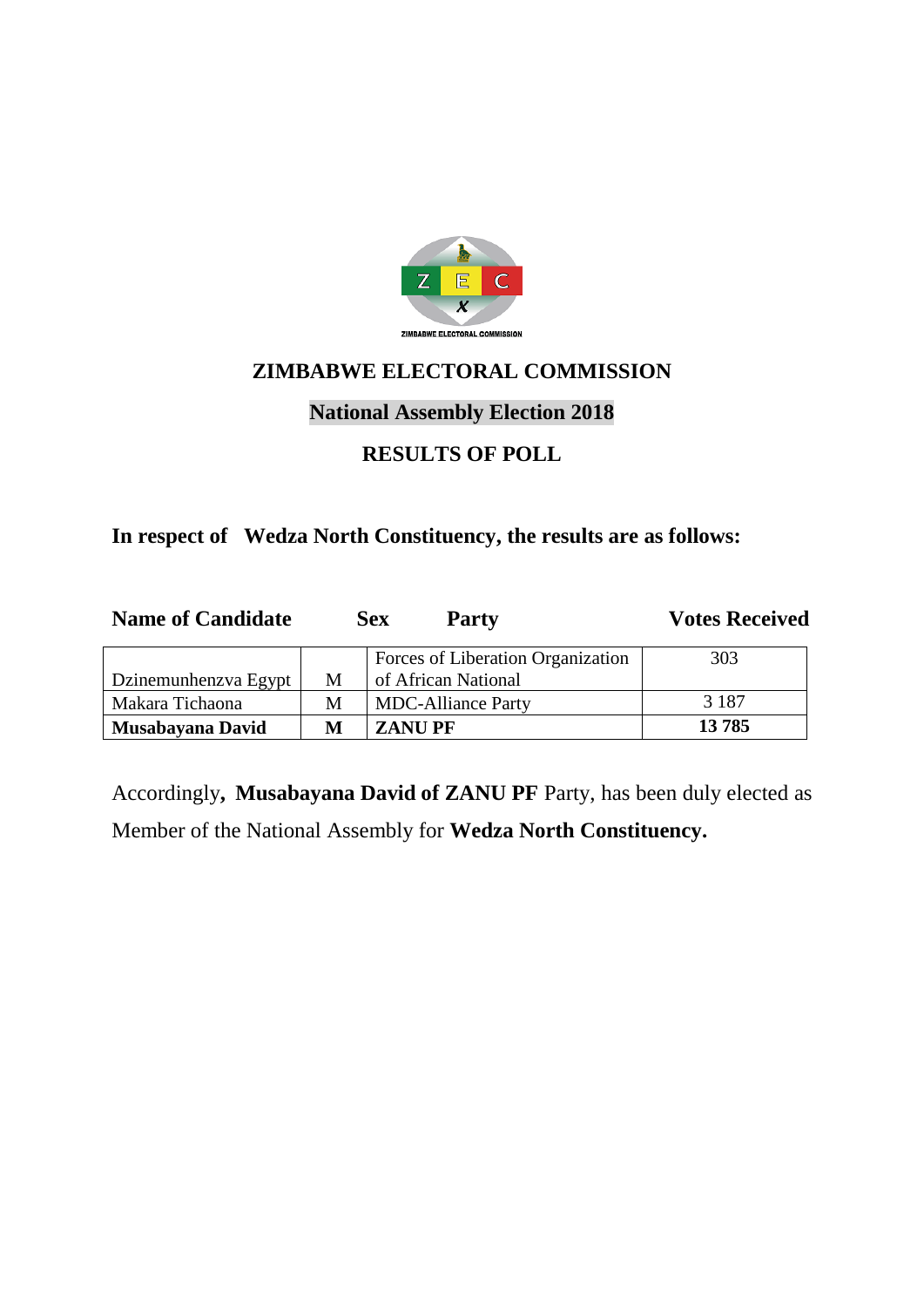

# **National Assembly Election 2018**

#### **RESULTS OF POLL**

**In respect of Wedza South Constituency, the results are as follows:**

| <b>Name of Candidate</b> | Sex | <b>Party</b>               | <b>Votes Received</b> |
|--------------------------|-----|----------------------------|-----------------------|
| Archibald Royc           | M   | People's Rainbow coalition | 272                   |
| <b>Gukwe Phanuel</b>     | M   | <b>MDC</b> Alliance        | 2101                  |
| Machakarika Tinoda       | M   | <b>ZANUPF</b>              | 9525                  |

Accordingly, **Machakarika Tinoda** of **ZANU PF** Party, is hereby declared duly elected Member of the National Assembly for **Wedza South Constituency.**